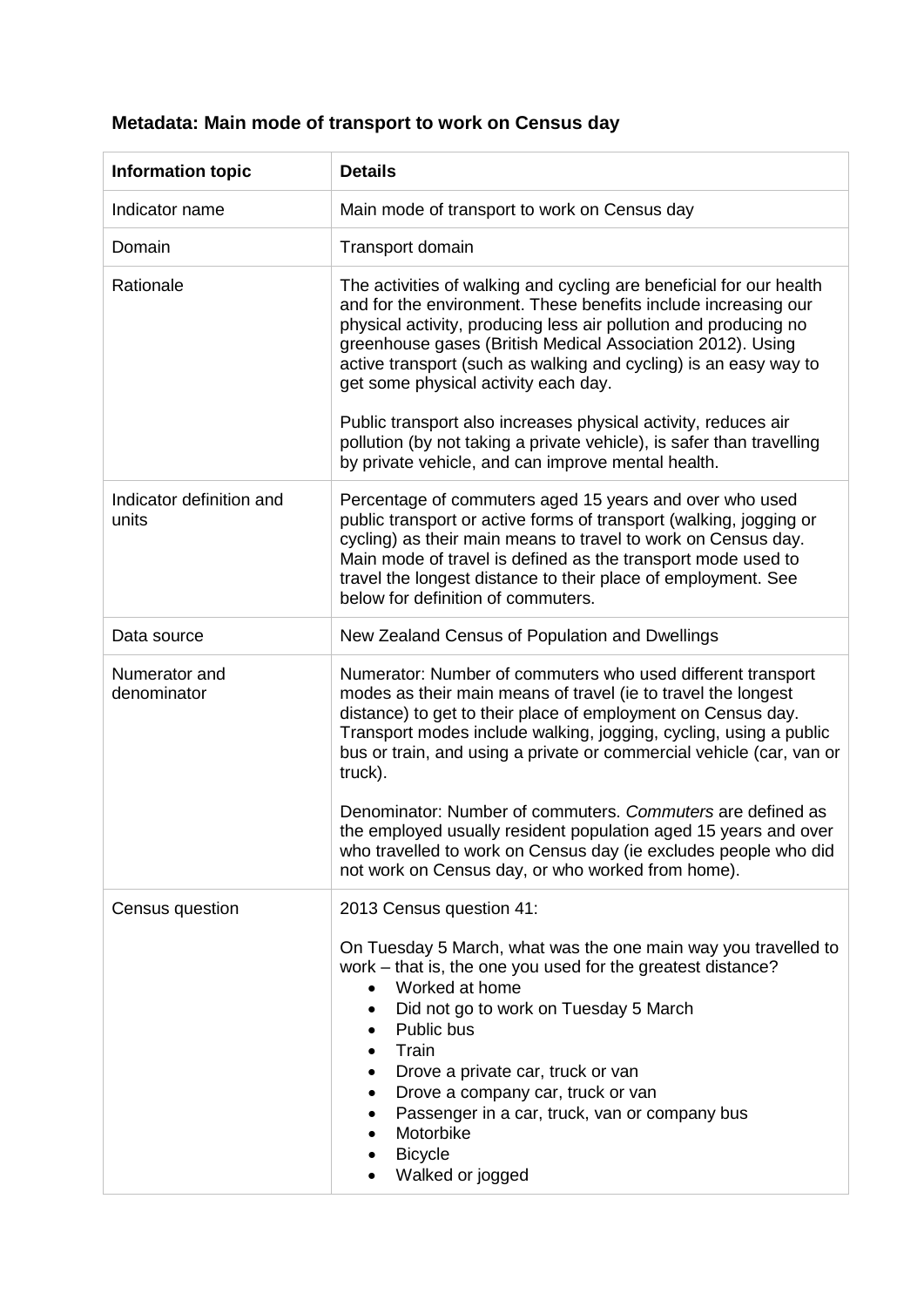|                                              | Other, for example TAXI, FERRY, PLANE. Print the main<br>way you travelled to work:                                                                                                                                                                                                                                                                                                                                                                                                                                                                                                                                                                                                                                                                                                                                                                                                                                                                                                                                                                                                                                                                                                                                                                                                                                                                                                                                                                                                                                                                                                                                                                                                                                                                                                                                                                                                                        |  |  |  |  |
|----------------------------------------------|------------------------------------------------------------------------------------------------------------------------------------------------------------------------------------------------------------------------------------------------------------------------------------------------------------------------------------------------------------------------------------------------------------------------------------------------------------------------------------------------------------------------------------------------------------------------------------------------------------------------------------------------------------------------------------------------------------------------------------------------------------------------------------------------------------------------------------------------------------------------------------------------------------------------------------------------------------------------------------------------------------------------------------------------------------------------------------------------------------------------------------------------------------------------------------------------------------------------------------------------------------------------------------------------------------------------------------------------------------------------------------------------------------------------------------------------------------------------------------------------------------------------------------------------------------------------------------------------------------------------------------------------------------------------------------------------------------------------------------------------------------------------------------------------------------------------------------------------------------------------------------------------------------|--|--|--|--|
| Time periods available:                      | Every census year: 2001, 2006, 2013<br>Results between census years have been compared, and<br>differences noted.                                                                                                                                                                                                                                                                                                                                                                                                                                                                                                                                                                                                                                                                                                                                                                                                                                                                                                                                                                                                                                                                                                                                                                                                                                                                                                                                                                                                                                                                                                                                                                                                                                                                                                                                                                                          |  |  |  |  |
| Population coverage:                         | The subject population for the Census data is the employed<br>census usually resident population aged 15 years and over.<br>For the purposes of this indicator, the subject population excludes<br>people who did not travel to work on Census day, who worked<br>from home, or who provided no response or a response that could<br>not be classified ('Not elsewhere classified').                                                                                                                                                                                                                                                                                                                                                                                                                                                                                                                                                                                                                                                                                                                                                                                                                                                                                                                                                                                                                                                                                                                                                                                                                                                                                                                                                                                                                                                                                                                       |  |  |  |  |
| Reporting variables                          | Results are presented by sex, age group and regional council.                                                                                                                                                                                                                                                                                                                                                                                                                                                                                                                                                                                                                                                                                                                                                                                                                                                                                                                                                                                                                                                                                                                                                                                                                                                                                                                                                                                                                                                                                                                                                                                                                                                                                                                                                                                                                                              |  |  |  |  |
| Limitations of indicator and<br>data sources | This data relates to the main means of travel on census day, and<br>therefore the indicator has several limitations.<br>It does not necessarily indicate a person's usual mode of<br>$\bullet$<br>travel to work.<br>It only relates to the main means of travel, that is, the<br>longest distance. It does not take into account secondary<br>modes of transport.<br>It does not include people who did not go to work on<br>census day.<br>Some people did not respond to the question, or did not<br>$\bullet$<br>provide the type of information asked for; they were coded<br>as 'Not elsewhere classified' (3.7% in 2013) and excluded<br>from the analysis.<br>Statistics New Zealand have rated the quality of this variable as<br>'high' and 'fit for use', with minor data quality issues only.<br>In terms of time trends, Statistics New Zealand have noted that<br>the 2013 data is fully comparable with the 2006 census data, and<br>highly comparable with the 2001 Census data. However, there<br>have been minor changes in collection, definitions and<br>classifications since the 2001 Census. For example, in 2001, the<br>motorbike category was worded 'motorbike or power cycle' but for<br>2006 and 2013 was just 'motorbike'. Furthermore, in 2001,<br>multiple responses were dealt with by selecting the first mode; in<br>2006 and 2013, the response was 'response unidentifiable'.<br>However, these changes are not likely to have affected the data,<br>as the use of power cycles is rare, and the number of multiple<br>responses to this question is very low.<br>Active transport modes, such as biking, walking and jogging, may<br>also be influenced by the weather conditions on Census day.<br>Historic weather data suggests that Census day has been<br>relatively consistent, with fine conditions, in the main centres in<br>2001, 2006 and 2013 (Table 1). |  |  |  |  |